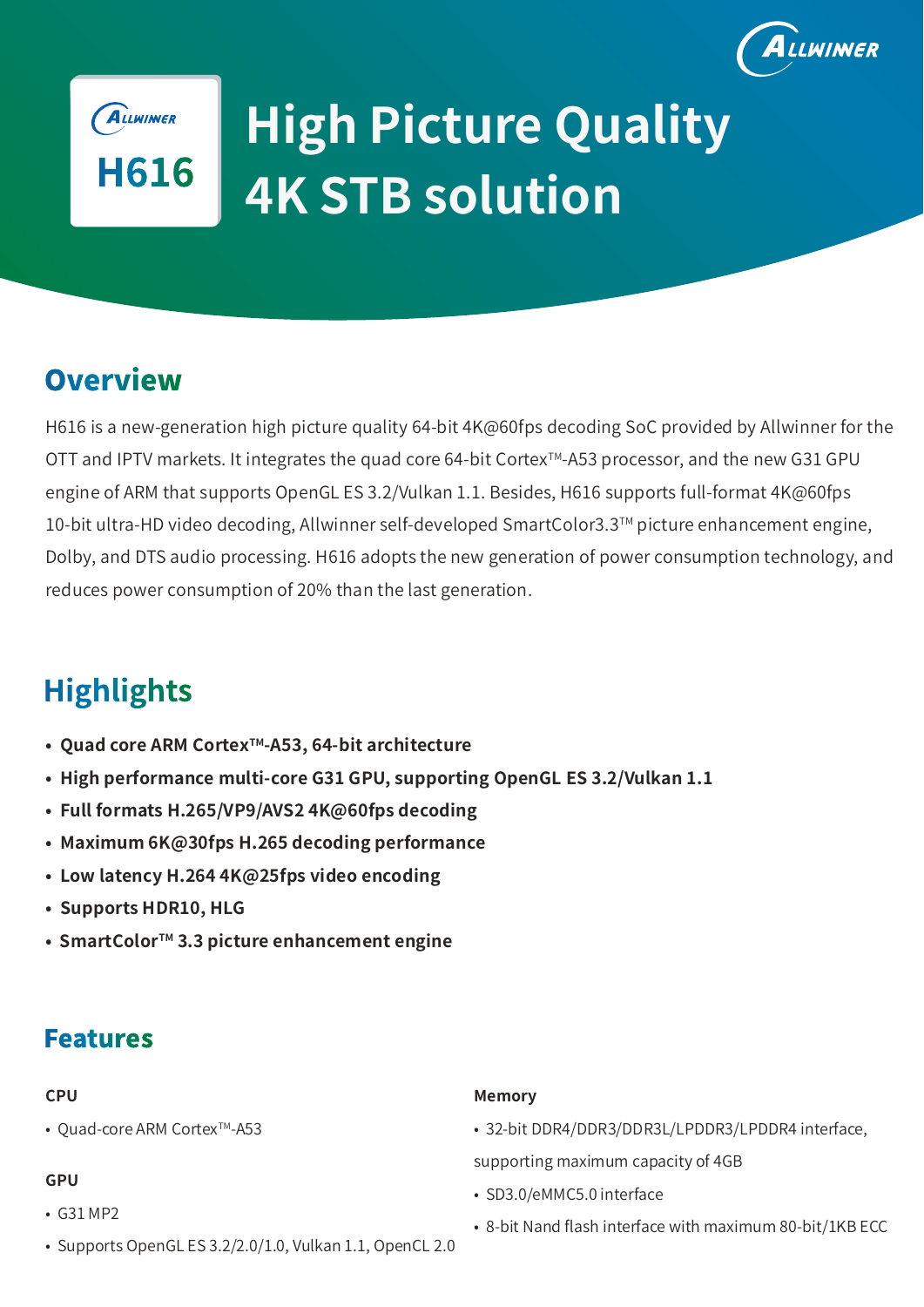#### **Video Engine**

#### Video decoder:

- H.265 Main10@L5.1 decoder up to 4K@60fps or 6K@30fps
- VP9 Profile 2 decoder up to 4K@60fps
- AVS2 JiZhun 10bit decoder up to 4K@60fps
- H.264 BP/MP/HP@L4.2 decoder up to 4K@30fps
- Multi-format 1080p@60fps video playback formats, including H.264 BP/MP/HP, H.263 BP, VP8, MPEG-1 MP/HL, MPEG-2 MP/HL, MPEG-4 SP/ASP@L5, AVS+/AVS JiZhun, WMV9/VC1, etc

#### Video encoder:

- H.264 BP/MP/HP encoder up to 4K@25fps or 1080p@60fps
- JPEG snapshot performance of 1080p@60fps

#### **Display and Graphic**

- Output size up to 4096 x 2048
- Six alpha blending channels for main display
- Four overlay layers in each channel, and has an independent scaler
- Potter-duff compatible blending operation
- Supports AFBC buffer
- Supports keystone correction
- Frame Packing/Top-and-Bottom/Side-by-Side

Full/Side-by-Side Half 3D format data

- Supports 10-bit processing path for HDR video
- Supports SDR/HDR10/HLG EOTF and color space conversion
- Supports SmartColor™ 3.3 for excellent display experience
- Supports one hardware accelerator for 2D graphic
- Supports one de-interlacing module

#### **Display Output**

- HDMI 2.0a up to 4K@60fps
- TV CVBS output, supporting PAL/NTSC

#### **Package**

- TFBGA 284balls
- 14 mm x 12 mm body size, 0.65 mm ball pitch,

0.35 mm ball size

#### **Audio**

- Two DAC channels
- Supports 1 audio output interface (differential LINEOUTP/N or single-end LINEOUTL/LINEOUTR)
- One Audio HUB, supporting internal mixing function
- Embedded 3 I2S/PCM (I2S0 for extended audio codec, I2S2 for BT, I2S3 for digital power amplifier)
- Supports Left-justified, Right-justified, Standard I2S mode, PCM mode, and TDM mode
- I2S mode supports 8 channels, and 32-bit/192kbit sample rate
- I2S and TDM modes support maximum 16 channels, and 32-bit/96kbit sample rate
- One OWA OUT interface, supporting 16-/20-/24-bit inputs and outputs
- Integrated digital microphone(DMIC), supporting maximum 8 digital PDM microphones

#### **Security Engine**

- Supports Full Disk Encryption
- AES, DES, 3DES, and XTS encryption and decryption algorithms
- MD5, SHA, and HMAC tamper proofing
- RSA, ECC signature and verification algorithms
- Supports 160-bit hardware pseudo random number generator(PRNG)
- Supports 256-bit hardware true random number generator(TRNG)
- Integrated one EFUSE for chip ID and security application

#### **Connectivity**

- 3 x USB2.0 Host, 1 x USB2.0 OTG
- One 10/100/1000 Mbps Ethernet port with RGMII and RMII interfaces
- One 100Mbps Ethernet port with PHY
- SDIO 3.0, TSC, CIR Receiver
- TWI, SPI, UART
- PWM, LRADC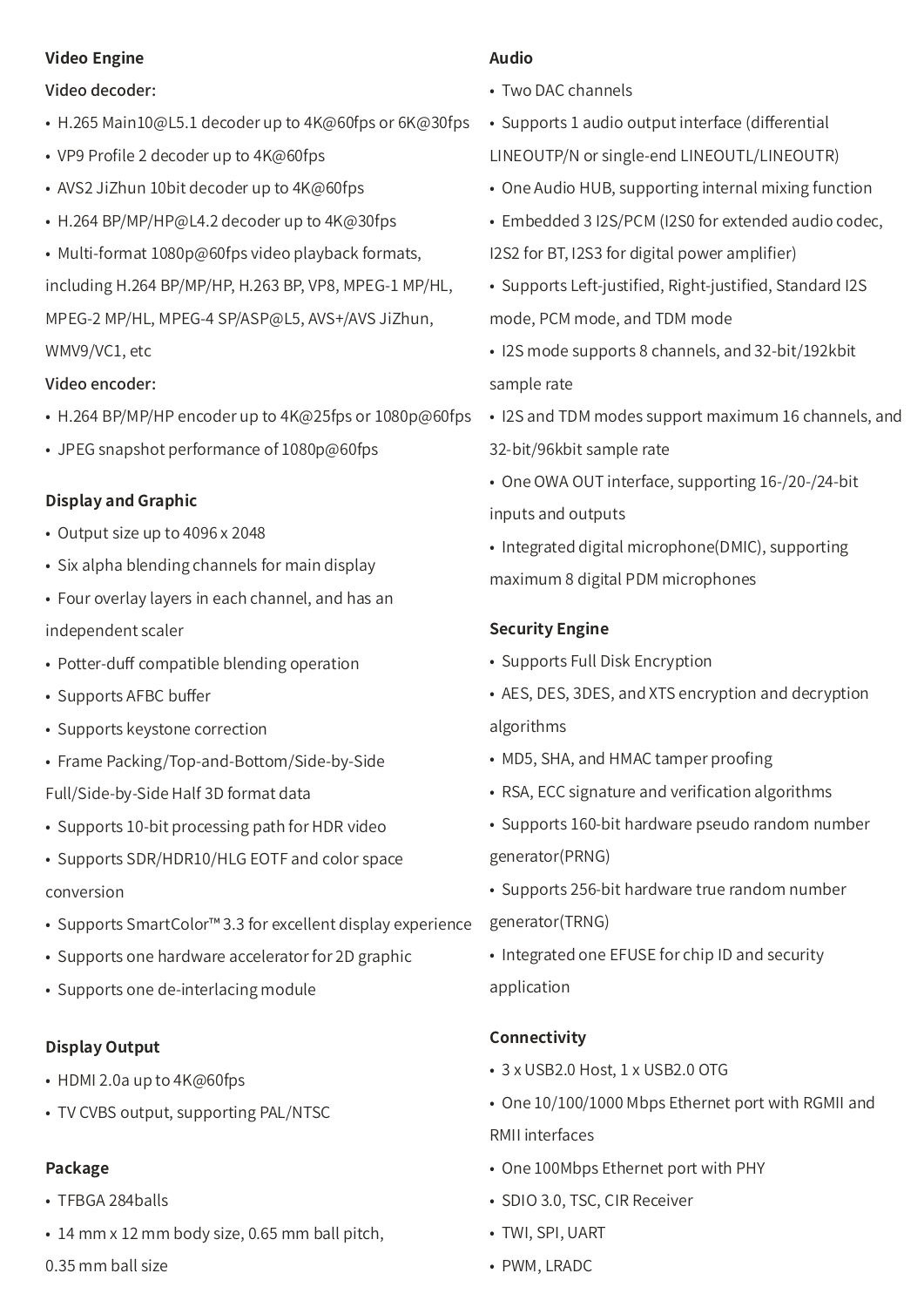# **Block Diagram**

| <b>Display Out</b>                              | Quad-core Cortex™-A53                                 |                          | <b>Connectivity</b>             |
|-------------------------------------------------|-------------------------------------------------------|--------------------------|---------------------------------|
| <b>DE3.3</b>                                    |                                                       |                          | USB2.0 OTG x 1                  |
| <b>HDMI 2.0a</b><br>4K@60fps                    |                                                       |                          | USB2.0 HOST x 3                 |
| TV CVBS OUT                                     | <b>GPU</b><br><b>Video Engine</b>                     |                          | <b>UART</b>                     |
| <b>Audio</b>                                    |                                                       | G31                      | SPI                             |
| Audio Codec                                     | H.265 6K@30fps<br>VP9, AVS2 4K@60fps<br>Video Decoder | <b>System Peripheral</b> | TWI                             |
| <b>DMIC</b>                                     | H.264 4K@25fps                                        | CCU                      | <b>TSC</b>                      |
| <b>OWA OUT</b><br>Audio HUB                     | Video Encoder                                         | GIC                      | <b>CIR Receiver</b>             |
| (embedded 3 I2S/PCM)                            | <b>Security System</b>                                | <b>Thermal Sensor</b>    | <b>LRADC</b>                    |
| <b>External Memory</b>                          |                                                       | Timer                    | <b>PWM</b>                      |
| DDR4/DDR3/DDR3L/<br>LPDDR3/LPDDR4<br>32-bit bus | <b>Security Boot</b>                                  | High Speed Timer         |                                 |
|                                                 | Crypto Engine                                         | PSI                      | <b>SDIO 3.0</b>                 |
| 8-bit Nand Flash<br>80-bit ECC                  | <b>SID</b>                                            | <b>DMA</b>               | <b>EMAC</b><br>10/100/1000 Mbps |
| SD3.0/eMMC5.0<br>$1/4/8$ -bit bus               | TrustZone                                             | <b>IOMMU</b>             | <b>Ethernet PHY</b>             |